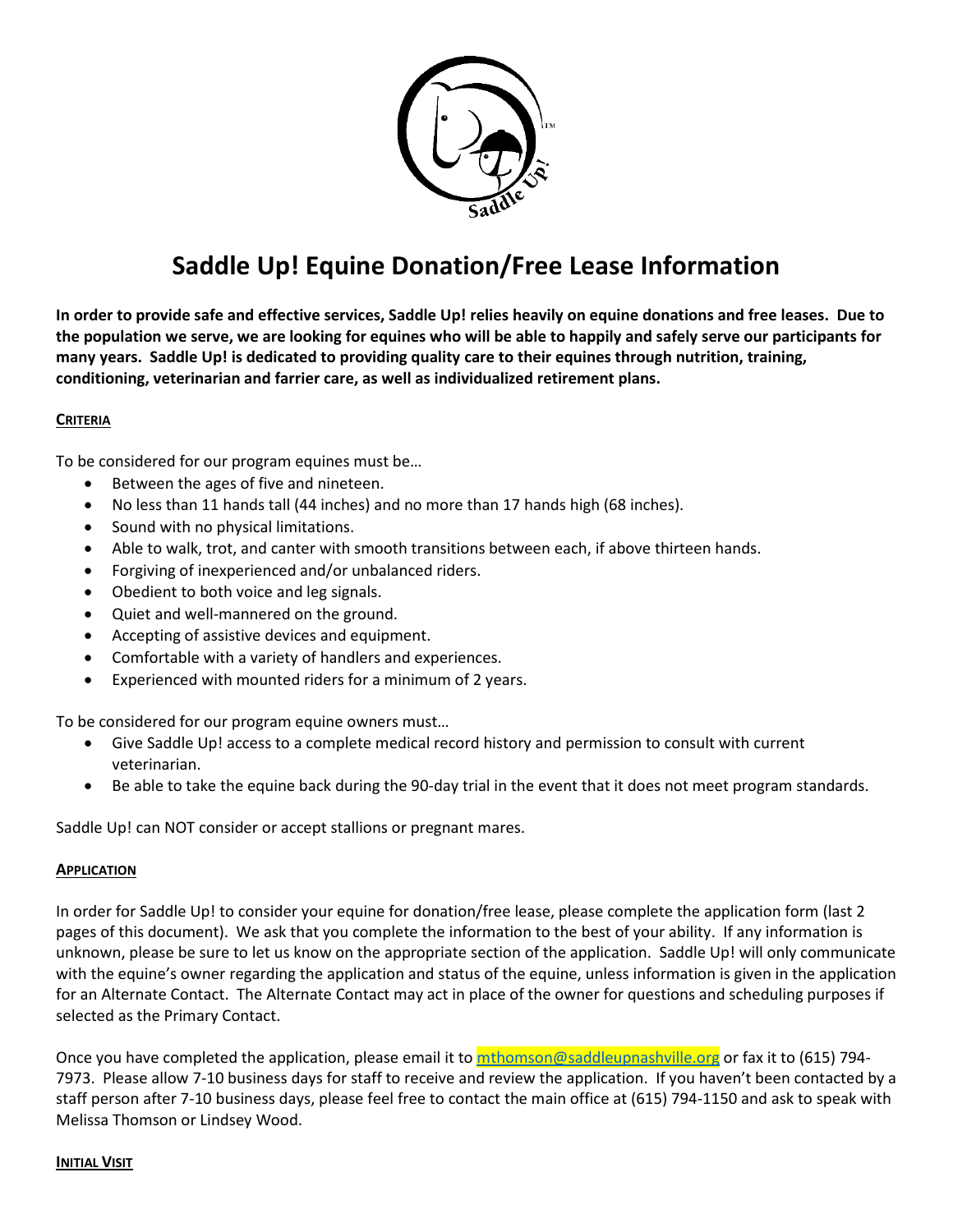After reviewing the application, if Saddle Up! determines the equine is a potential candidate for the program the owner or alternate contact will be contacted to schedule a visit with the equine. Saddle Up! sends 2 or more staff people to visit prospective equines.

During this visit, it is expected that the equine is ridden by the owner/alternate contact or someone scheduled by the owner/alternate contact. After observing the equine being ridden, the staff may request to ride the equine as well. If the equine is too small for the staff to ride, they will still be able to continue with the visit. Staff will bring small toys and objects to interact with the equine to see how they respond, handle the equine on the ground to evaluate ground manners, and walk beside the equine while it's being ridden to see if they will have trouble accepting sidewalkers.

Staff may have additional questions based on what they see. The owner/alternate contact is also welcome to ask questions to the staff, as needed. Typically, by the end of the visit the staff are able to let the owner/alternate contact know if they are interested in bringing the equine to Saddle Up! for the 90-day trial. Occasionally, staff need to discuss the equine with other staff (not present at the visit) prior to making this decision.

## **90-DAY TRIAL**

If the equine is approved for the 90-day trial, the Saddle Up! staff will contact the owner/alternate contact to arrange a day and time for the equine to arrive at Saddle Up!.

**Transportation:** Saddle Up! prefers for the owner/alternate contact to transport the equine when possible in order to visit our farm and meet additional staff. If the owner/alternate contact cannot transport the equine, then Saddle Up! can provide transportation within a reasonable distance. If the equine is transported over state lines, it is the responsibility of the owner/alternative contact to have all the proper documentation for the transportation (i.e. Coggins, health certificate, etc.).

**Donation Agreement:** Prior to or as soon as the equine is on site at Saddle Up!, the owner and a Saddle Up! staff person must review, complete, and sign the Donation Agreement for this equine.In the donation agreement, the owner has the option for first right of refusal if the equine is accepted into the program and later retired. The owner also has the option to sponsor their equine annual to help support the program, if willing and able. Owners who opt in to sponsoring their equine are put in contact with the Development Director for more information. The Donation Agreement also serves as the Bill of Donation once the 90-day trial is complete and/or the equine is accepted into the Saddle Up! program.

**Free Lease Agreement:** For Saddle Up! supporters that would like to retain ownership of their horse, Saddle Up! offers Free Lease agreements in lieu of Donation agreements. Free Lease allows the ownership to remain with the horse owner and Saddle Up! borrows the horse for an agreed upon duration of time (minimum of 6 months, following the 90 day trial). Free leased horses go through the same trial and process as donated horses. Owners who free lease their horse to Saddle Up! will be consulted prior to major medical procedures and have the option of asking for their horse back with a minimum of a 90 day notice.

**Vet Check:** Saddle Up! staff will schedule a routine vet check with TN Equine Hospital within 30 days of starting the trial period. Equines that do not pass the vet check will be returned to their owners.

**Owner Visits/Check In:** Saddle Up! staff will communicate with the owner/alternate contact regarding how the equine is doing on a regular basis during the 90-day trial. If the owner/alternate contact would like to come and visit the equine, they MUST make an appointment with a Saddle Up! staff member. For everyone's safety, visits are prohibited when there are no staff on property.

**Trial Extension:** Occasionally, Saddle Up! staff need additional time to determine if the equine is suitable for the program. Some reasons for trial extensions include; the equine needing additional training/conditioning, the equine experiencing an injury, staff/program changes, etc. Saddle Up! staff will contact owners if a trial extension is needed.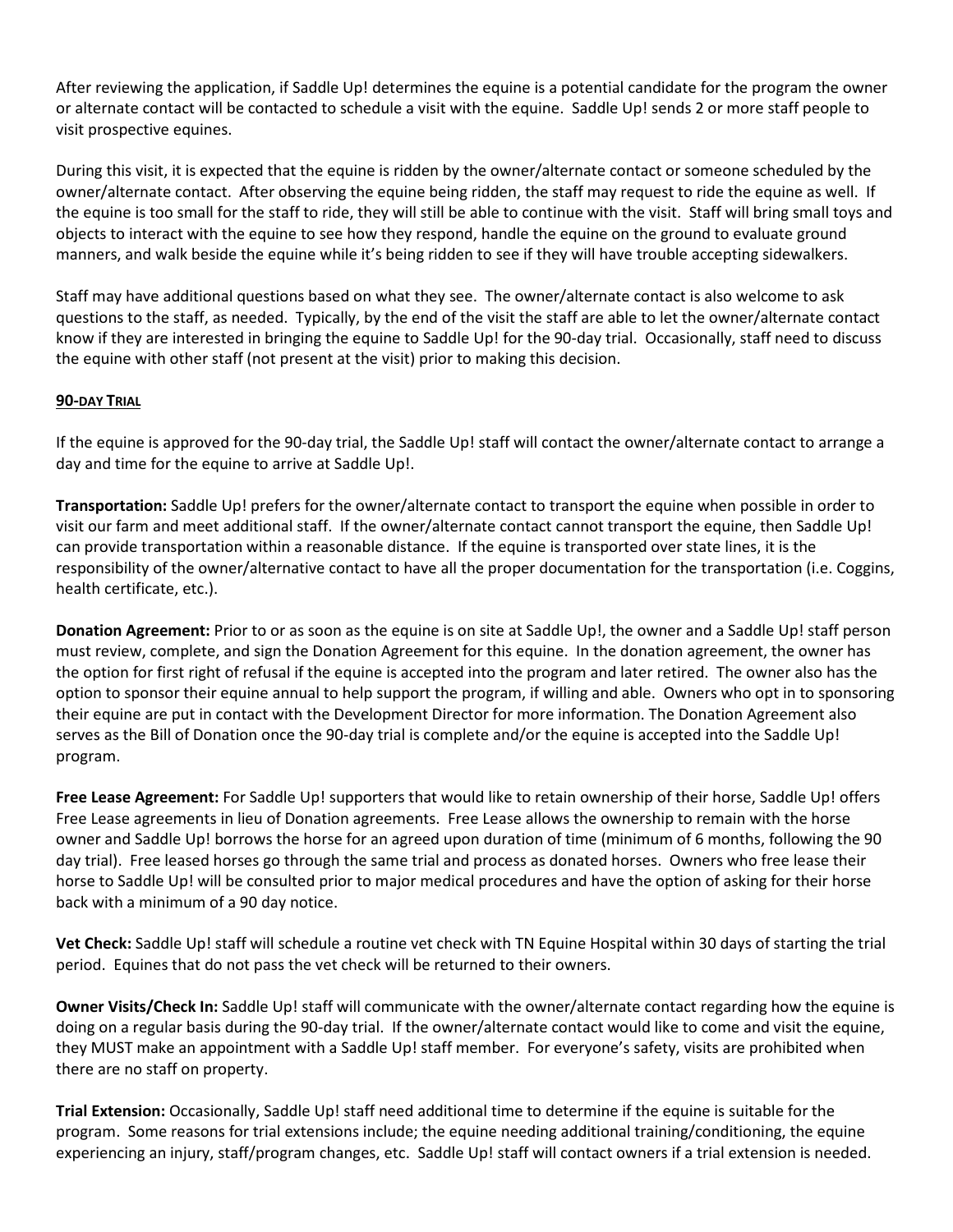Owners reserve the right to decline a trial extension and their equine will be returned to them as soon as possible. Owners that approve the trial extension will be emailed with the updated date for the Bill of Donation.

**Staff Evaluations:** During the 90-day trial Saddle Up! Instructors and Therapists are given the opportunity to evaluate the equine. Evaluations help determine the equine's soundness, strengths, weaknesses, suitability for our different programs, and other skills. Equines must pass 80% of their staff evaluations to be accepted into the program.

**Return of Equine:** If it is determined within the 90-day trial period that the equine is not suitable for the program, the owner/alternate contact will be notified and Saddle Up! staff will schedule a day and time when the equine will be returned.

## **PROGRAM ACCEPTANCE**

**Tax Information:** After passing the trial period, Saddle Up! intends to use said equine in its program for at least 36 months. If at any time before the end of the 36-month period, Saddle Up! determines the equine is no longer useful in the program, they will be obligated to file any necessary forms with the IRS with regard to the tax donation regulations governing said equine donations. Saddle Up! will inform the donor of this process before filing to give the donor the option of taking the equine back. For more information on how to receive a tax donation after donating an equine please check with a tax professional.

**Owner Visits:** Saddle Up! welcomes previous owners to visit equines, however, all visits must be scheduled with a Saddle Up! staff person. For everyone's safety, visits are prohibited when there are no staff on property. For horses that are free leased to Saddle Up!, the owner may request to assist with the conditioning/training of their horse. Saddle Up! staff will meet with the owner and to determine if they meet the skill and commitment requirements.

## **RETIREMENT**

Saddle Up! staff have individualized retirement plans for their equines to ensure quality of life once they leave our farm. Owners are allowed to opt in for first right of refusal when the equine is retired. We are always excited to return our wonderful equines to their original owners whenever possible. If the owner opts out of first right of refusal, they will still be notified when the equine is retiring. Due to confidentiality, Saddle Up! is not able to disclose contact information of the equine's retirement home. Saddle Up! is committed to finding good retirement homes for their equines. Owners who choose to free lease their horse to Saddle Up! retain ownership and MUST provide a suitable home upon the horse's retirement.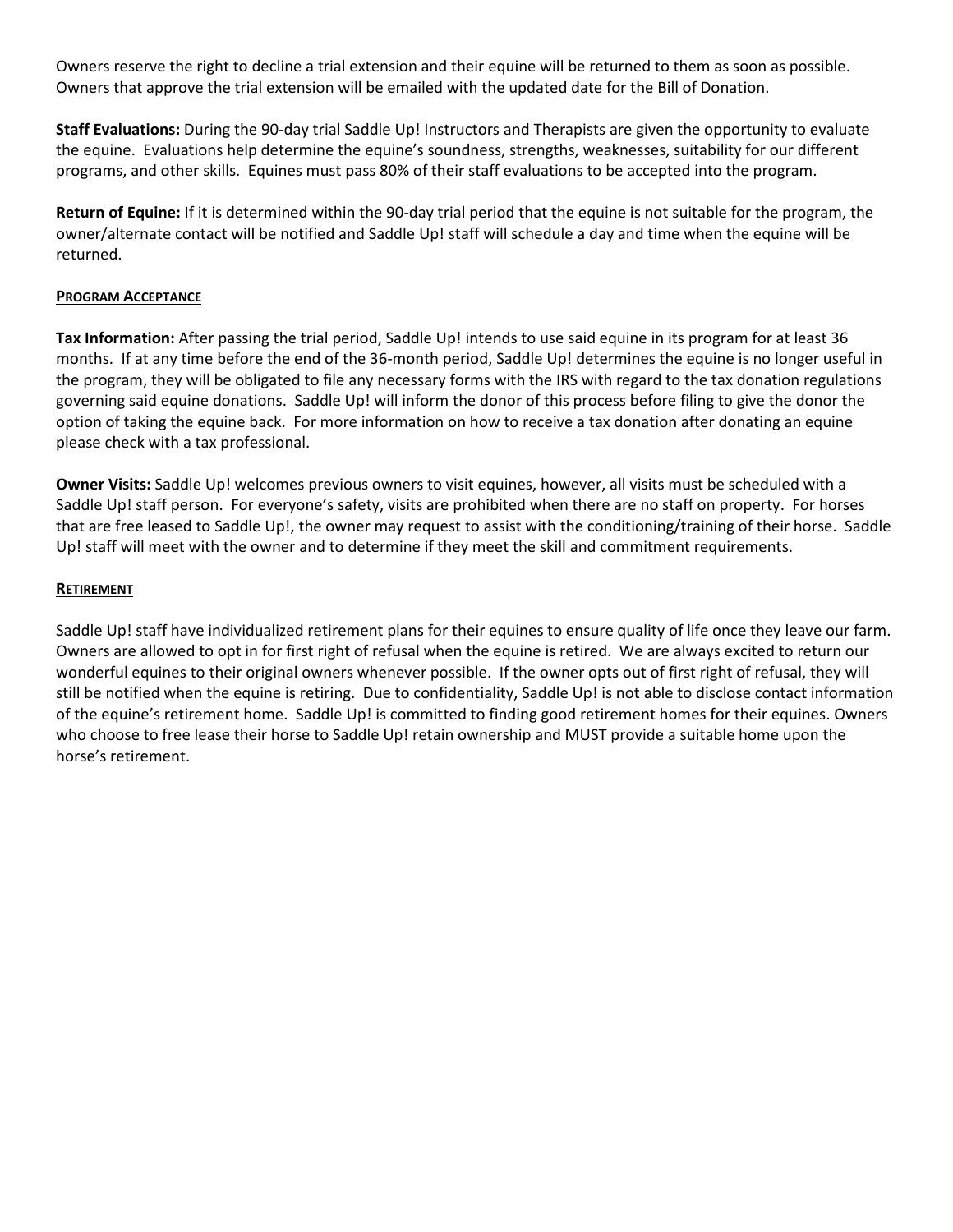# **Saddle Up! New Equine Application**

| <b>OWNER CONTACT INFORMATION</b>                                                          |  |                                                                                                                      |  |  |
|-------------------------------------------------------------------------------------------|--|----------------------------------------------------------------------------------------------------------------------|--|--|
|                                                                                           |  |                                                                                                                      |  |  |
|                                                                                           |  |                                                                                                                      |  |  |
|                                                                                           |  |                                                                                                                      |  |  |
|                                                                                           |  | ALTERNATE CONTACT INFORMATION $-$ If there is another person who can be contacted regarding this application, please |  |  |
|                                                                                           |  | include his or her information below. If you leave this section blank then we will only communicate with the owner   |  |  |
| regarding the status of the equine.                                                       |  |                                                                                                                      |  |  |
|                                                                                           |  |                                                                                                                      |  |  |
|                                                                                           |  | Primary Contact: □Yes □No                                                                                            |  |  |
| <b>EQUINE INFORMATION</b>                                                                 |  |                                                                                                                      |  |  |
|                                                                                           |  |                                                                                                                      |  |  |
|                                                                                           |  | Registered? OYes ONo Breed: __________________________________ Is this equine gaited? OYes ONo                       |  |  |
|                                                                                           |  |                                                                                                                      |  |  |
|                                                                                           |  |                                                                                                                      |  |  |
|                                                                                           |  |                                                                                                                      |  |  |
|                                                                                           |  |                                                                                                                      |  |  |
|                                                                                           |  |                                                                                                                      |  |  |
|                                                                                           |  | On a scale from 1-10, 1 being very calm and 10 being very high-spirited, how would you rate this equine? __          |  |  |
|                                                                                           |  |                                                                                                                      |  |  |
| Does this equine have any vices (cribbing, weaving, etc.)? □ Yes □ No                     |  |                                                                                                                      |  |  |
|                                                                                           |  |                                                                                                                      |  |  |
| Does this equine                                                                          |  |                                                                                                                      |  |  |
| Cross Tie: □Yes □No Lunge: □Yes □No<br>Ground Drive/Long Line: □Yes □No                   |  |                                                                                                                      |  |  |
| Load onto a trailer: OYes ONo Pull a carriage: OYes ONo                                   |  |                                                                                                                      |  |  |
|                                                                                           |  | What do you currently feed this equine (please include specific amounts for hay and/or grain)?                       |  |  |
|                                                                                           |  |                                                                                                                      |  |  |
| <b>EQUINE HEALTH HISTORY INFORMATION</b>                                                  |  |                                                                                                                      |  |  |
| Is this equine currently sound at the walk, trot, and canter while being ridden? OYes ONo |  |                                                                                                                      |  |  |
|                                                                                           |  |                                                                                                                      |  |  |